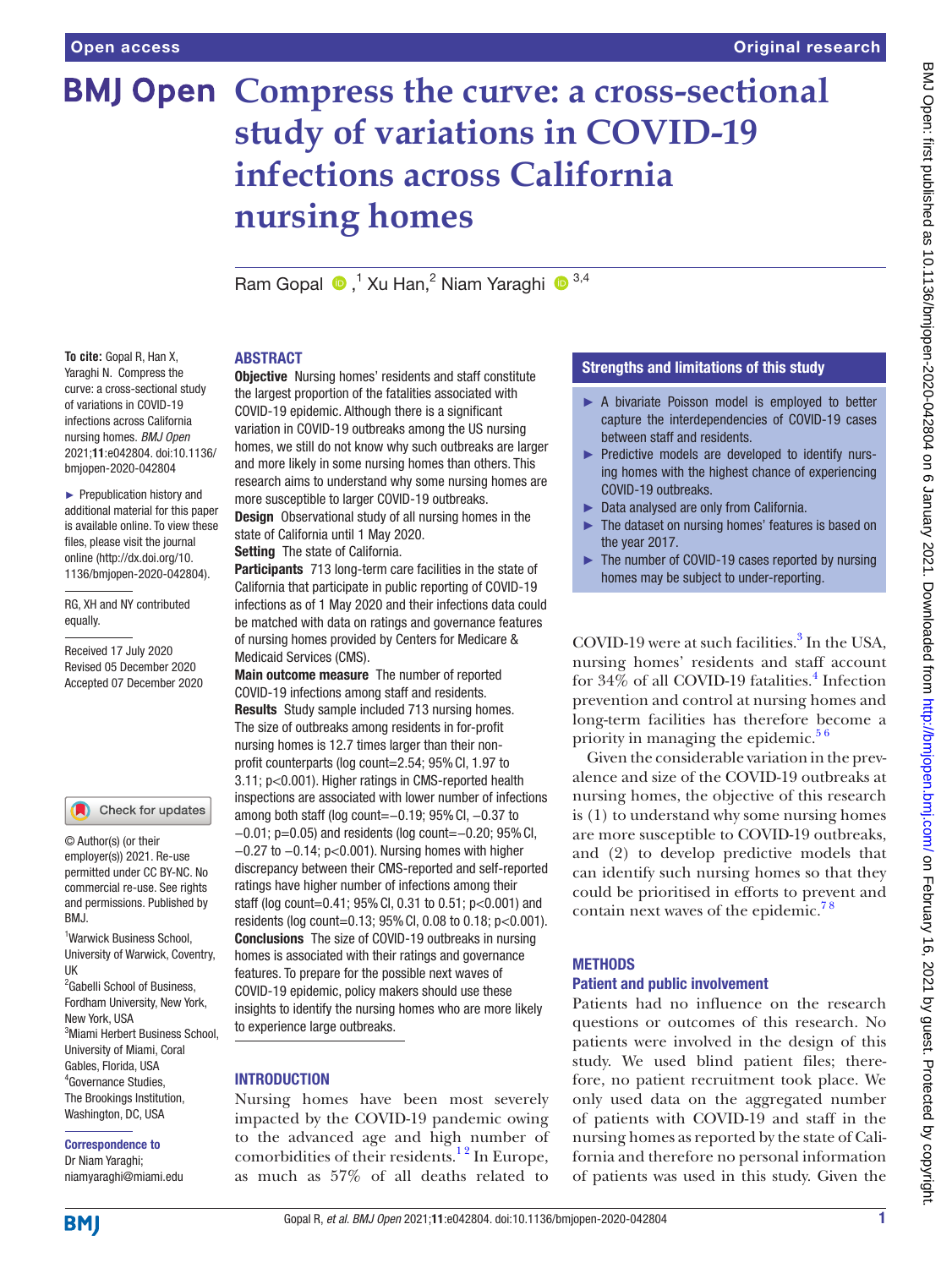nature of removing all personal information, there is no requirement to disseminate the information to patients.

#### Data sources and study variables

We collected data from various publicly available sources. The New York Times aggregates and provides data on COVID-19 cases per county.<sup>9</sup> California Department of Public Health (CDPH) provides data on the number of confirmed COVID-19 infections among staff and residents of nursing homes in the state.<sup>10</sup> Centers for Medicare & Medicaid services (CMS) provides data on nursing home characteristics, including their self-reported ratings and CMS health inspections.<sup>11</sup> A description of this data is provided in the next section. Applying the methods suggested by Han  $et al$ ,<sup>[12](#page-8-6)</sup> we identified the nursing homes with significant discrepancies between their self-reported measures and independent CMS inspections for a consecutive 5-year period. We aggregated the results and used the number of years a nursing home is predicted to be a likely inflator as the overall inflation score for a nursing home. Therefore, an honest nursing home will have an inflation score of 0 while an inflating nursing home can have an inflation score between 1 and 5, with 5 being the most severe. In our dataset, 19.25% of nursing homes were inflating their scores and some of these had a score of 5 indicating that they inflated their scores in all 5 years.

These methods rely on data that are only available for nursing homes in California and therefore, the scope of this study is also limited to nursing homes in California. After cleaning and merging the abovementioned data sources, we analysed a final dataset consisting of 713 nursing homes in California. Details of the data cleaning and merging process are presented in [online supple](https://dx.doi.org/10.1136/bmjopen-2020-042804)[mental appendix 1](https://dx.doi.org/10.1136/bmjopen-2020-042804).

We examined the following outcomes in this study: whether a nursing home has at least one COVID-19 infection among its residents or staff, the number of confirmed COVID-19 infections among its residents and the number of confirmed infections among its staff. We also calculated a fourth outcome that indicates the large outbreaks as the ones in which more than 10 members of staff or residents were infected with COVID-19. This threshold translates to approximately 95th percentile of the number of infected staff. Given that more residents are infected than staff, this threshold translates to 75th percentile of the number of residents.

The independent variables describe the severity of the COVID-19 outbreak in the surrounding area of a nursing home, its governance characteristics, as well as its ratings on quality, staffing and CMS inspections. [Table](#page-2-0) 1 provides detailed description of the study variables. Note that while almost all nursing homes have resident councils, only 20% of nursing homes have existing family councils. We included the existence of family council as a binary variable in our analysis with the contention that it may imply closer coordination and higher engagement with the families of the residents.

## Description of CMS' nursing home compare system

The CMS nursing home rating data consist of basic information about nursing facilities such as name, address, phone number and so on, as well as some key features used in our analysis, such as the number of certified beds, whether the nursing home is for-profit or non-profit, whether the nursing home has a family council and so on.

The CMS nursing home rating data serve the CMS nursing home compare system, in which nursing home ratings are generated based on three domains: inspection, staffing and quality measures. The inspection is conducted and reported by CMS-certified inspectors annually. The other two domains are self-reported by nursing homes. The annual inspection investigates areas such as medication management, nursing home administration, environment, food service and residents' rights and quality of life. The staffing domain is evaluated based on the self-reported CMS Certification and Survey Provider Enhanced Reports staffing data. The two measures used are the total nursing hours and registered nursing hours and are adjusted for case-mix based on the resource utility group case-mix system derived from the minimum data set. The staffing star rating is then updated by the end of the quarter when raw data are collected. Note that with more recent changes, the staffing data reported by nursing homes are subject to validation with nursing homes' payroll data reported through payrollbased journal. The quality measure rating uses quality measurement criteria, which covers both long-stay terms and short-stay terms. The quality measure star rating is updated by the end of each quarter by using the results from three most recent quarters.

To calculate the star ratings, CMS first assigns an initial star rating to all nursing homes based on their annual inspection results. Nursing homes are then assigned star ratings for the staffing and quality measures domains. The overall star rating is then calculated by considering the inspection rating as the baseline, increasing or decreasing by one star if any self-reported domain satisfies the conditions stated as follows. Both 4 and 5 stars in staffing rating are qualified for obtaining additional overall star rating, while only 5 stars in quality measure is qualified. Additional conditions apply to nursing homes whose inspection ratings are only 1 star, and for nursing homes which are in the CMS's special focus facility programme. The overall star rating is lowered by one star if any selfreported domain is 1 star. The overall star rating cannot be more than 5 stars or less than 1 star. Detailed data from CMS on nursing homes are available online.<sup>13</sup>

### Statistical analysis

To answer the first research question and understand why some nursing homes are more susceptible to COVID-19 outbreaks, we applied Zero Inflated Bivariate Poisson (ZIBP) regression. The model allows us to examine the effects of nursing homes' ratings, governance features and their surroundings on the likelihood and size of their COVID-19 outbreaks. Econometric details of the model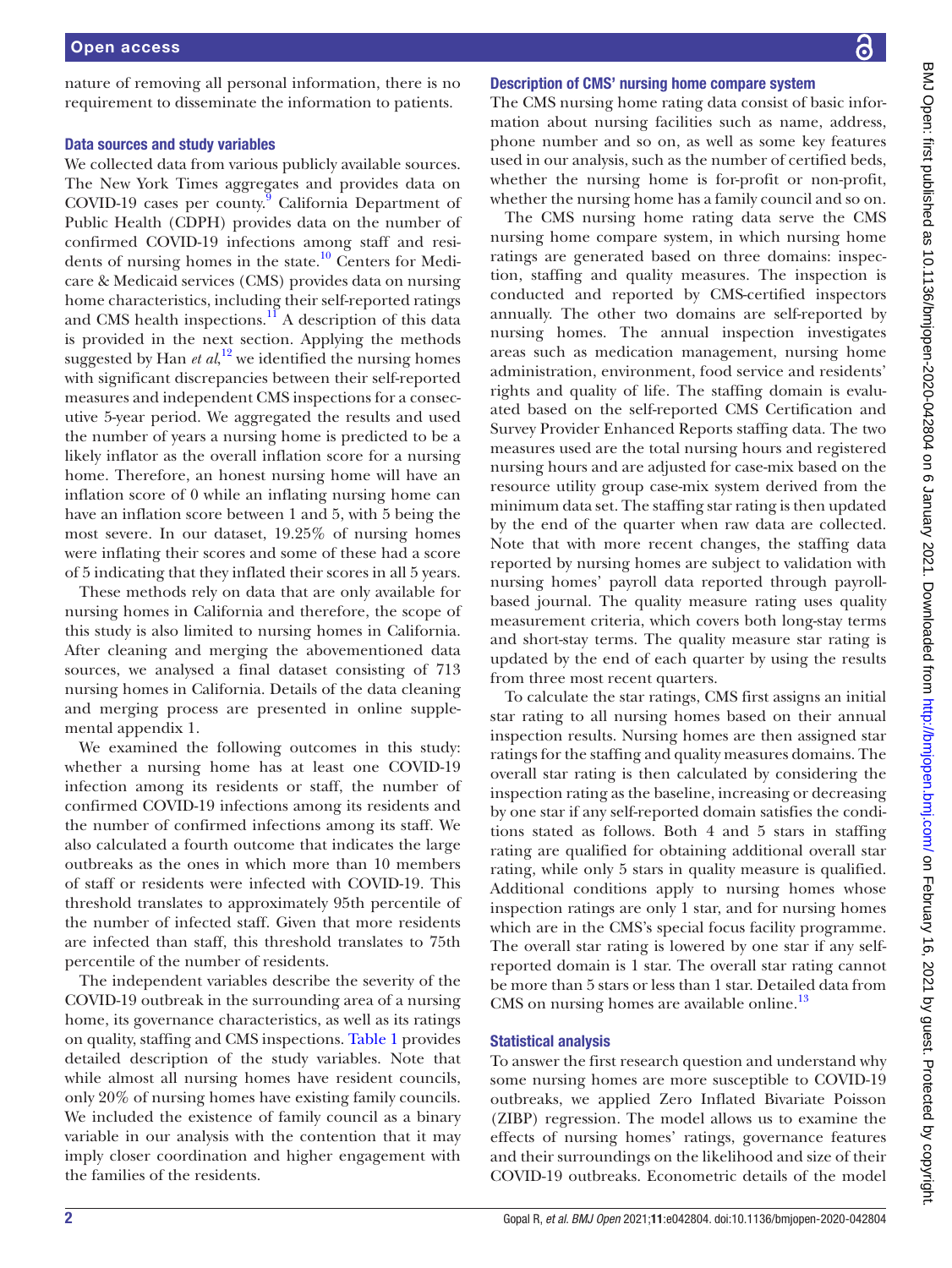<span id="page-2-0"></span>

| Variable                                              | <b>Description</b>                                                                                                                                                            | Source                  | <b>Mean</b>      | ဓ္တ              | iin           | Max                      |
|-------------------------------------------------------|-------------------------------------------------------------------------------------------------------------------------------------------------------------------------------|-------------------------|------------------|------------------|---------------|--------------------------|
| Outcomes                                              |                                                                                                                                                                               |                         |                  |                  |               |                          |
| Nursing home infected                                 | has at least one confirmed case of COVID-19 infection<br>Indicates if the nursing home<br>among its staff or residents                                                        | <b>CDPH</b>             | 0.23             | 0.42             | 0             | $\overline{\phantom{0}}$ |
| Confirmed residents                                   | The number of COVID-19 infections among the residents of nursing homes                                                                                                        | <b>CDPH</b>             | 1.91             | 7.88             | $\circ$       | $\overline{8}$           |
| Confirmed staff                                       | The number of COVID-19 infections among the staff of nursing homes                                                                                                            | <b>CDPH</b>             | 0.41             | 2.19             | $\circ$       | 88                       |
| Large outbreak                                        | Among those nursing homes with at least one infection, indicates if the number of<br>infected staff or residents is more than 10 infections                                   | calculation<br>Authors' | 0.31             | 0.46             | $\circ$       |                          |
| Severity of COVID-19 epidemic in the surrounding area |                                                                                                                                                                               |                         |                  |                  |               |                          |
|                                                       | County infections per 100K The rate of COVID-19 infections per 100000 residents in the county in which the<br>nursing home is located as of 1 May 2020                        | New York Times          | 143.42           | 80.07            | $\circ$       | 259.8                    |
| Governance features                                   |                                                                                                                                                                               |                         |                  |                  |               |                          |
| For profit                                            | has a for-profit status<br>Indicates if the nursing home                                                                                                                      | CMS                     | 0.86             | 0.35             | $\circ$       |                          |
| Family council                                        | Indicates if a family council for the residents exists in the nursing home                                                                                                    | CMS                     | $0.\overline{2}$ | $\overline{0}$ . | $\circ$       |                          |
| Certified beds                                        | to provide care to Medicare and Medicaid beneficiaries<br>The number of beds certified                                                                                        | CMS                     | 98.89            | 54.77            | $\frac{1}{4}$ | 769                      |
| Occupancy rate                                        | The ratio of residents to the total number of certified beds                                                                                                                  | calculation<br>Authors' | 0.87             | 0.12             | 0.14          | $\mathbf{\tau}$          |
| Inflation score                                       | Counts the number of years in which a significant discrepancy was observed between<br>the self-reported quality measures and CMS-reported health inspections                  | calculation<br>Authors' | 0.32             | 0.81             | $\circ$       | 5                        |
| Ratings                                               |                                                                                                                                                                               |                         |                  |                  |               |                          |
| Quality rating                                        | Self-reported indicator of quality of services as of 2017                                                                                                                     | CMS                     | 4.59             | 0.87             | $\circ$       | 5                        |
| Staffing rating                                       | Self-reported measure of staffing hours as of 2017. This is based on a combination of<br>registered nurse hours per resident day and the total nursing hours per resident day | CMS                     | 3.41             | 1.13             | 0             | 5                        |
| Health inspection rating                              | CMS-reported indicator of health inspections ratings as of 2017                                                                                                               | CMS                     | 2.88             | 1.29             |               | 5                        |
|                                                       | CDPH, California Department of Public Health; CMS, Centers for Medicare & Medicaid Services.                                                                                  |                         |                  |                  |               |                          |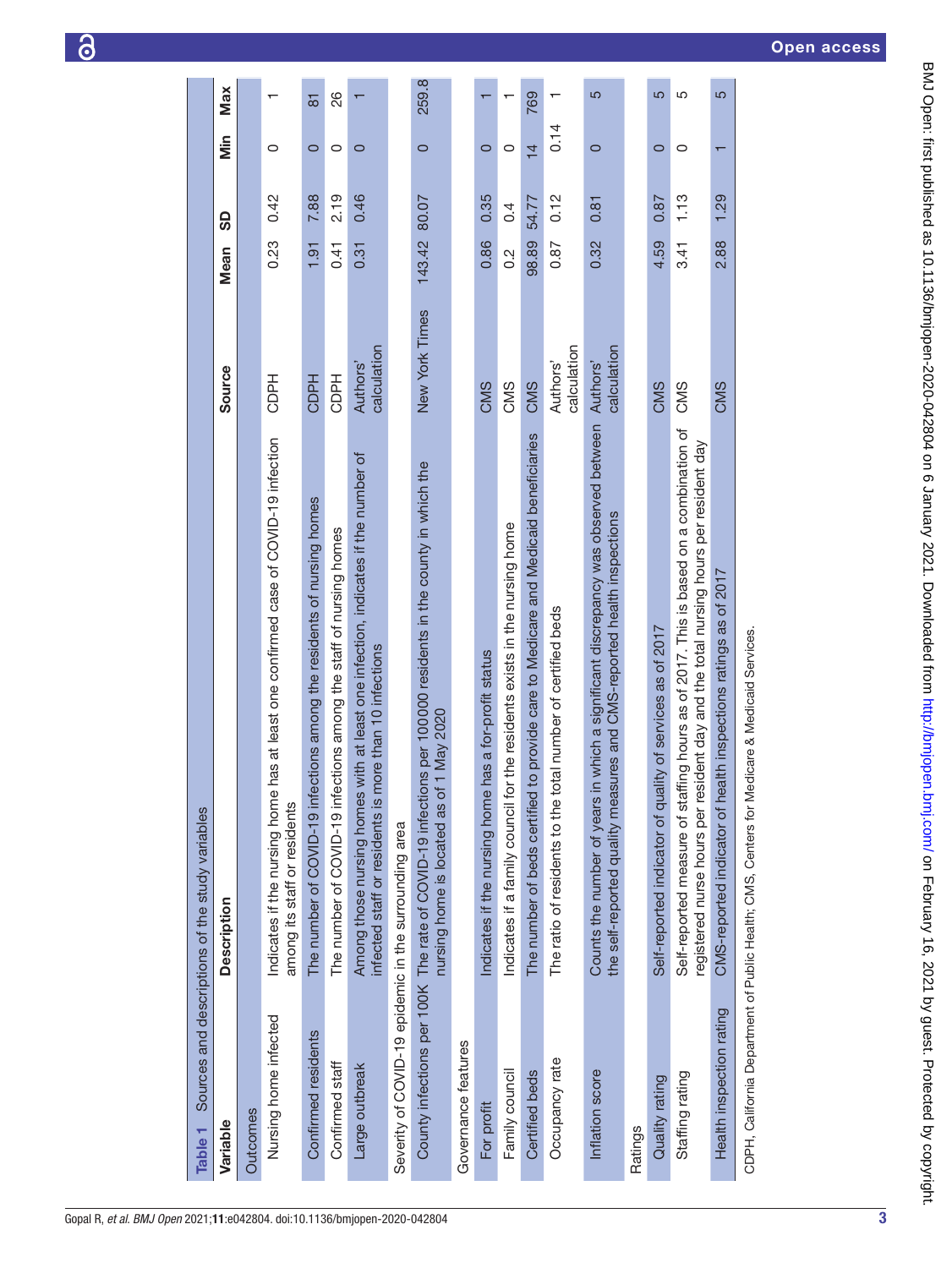are provided by Walhin. $14$  Conventional Poisson models are suitable for modelling count data, while the zero inflated variation of Poisson model is more suitable for modelling count data with excess zeros, especially when excess zeros are generated by a separate processes that could be modelled separately. This leads to a framework that consists of a logit model for estimating the excess zeros in addition to a Poisson count model. ZIBP model is an extension of zero inflated Poisson model and is best suited for situations in which the count data with excess zeros are generated for two outcomes that may be correlated. In cases where the outcome variables are independent, the model reduces to the product of two independent zero inflated Poisson regression models, referred to as Zero Inflated Double Poisson model. in our setting, the two count variables are the number of COVID-19 infections among staff, and residents. These counts include excess zeros since many nursing homes reported no COVID-19 cases, primarily because they are located in areas where at the time of the data collection, had not yet experienced significant surges in COVID-19 cases. These two counts are also correlated since they both happen at the same nursing home and the factors that give rise to them are common at the nursing home level.

Intuitively, we assume that the number of zero's in the count of infected staff and residents is generated either because the nursing home was in an area that was less infected by the COVID-19 or because it implemented successful prevention procedures to protect its staff and residents. Moreover, we assume that in a nursing home, the number of infected staff covaries with the number of infected residents since they can infect each other and since common infection prevention and control policies apply to both groups. Taking this interdependency into account also alleviates the concerns over the possible impact of omitted variables in our model. In this context, because of the close proximity of residents and staff, the same variables that could affect the number of infections among one group would most likely also impact the number of infections among the other group. The covariance coefficient captures this interdependency in outcomes. As a sensitivity analysis, we also report the results of Zero Inflated Double Poisson regression. In this model, the counts of infections among staff and residents are assumed to be independent from each other. We use NLMIXED procedure in SAS software to estimate our models[.15 16](#page-8-9) Note that we have provided access to both the data and the SAS code for this analysis.<sup>1718</sup>

To answer the second research question and identify the nursing homes with the highest risk of COVID-19 outbreaks, we used our models to predict the probability of experiencing an infection and compared their performance with common machine learning techniques, namely neural networks (NN) and support vector machine with radial basis function (SVM-RBF) kernel. Since our problem has a highly nonlinear structure, advanced machine learning models such as NN and

BMJ Open: first published as 10.1136/bmjopen-2020-042804 on 6 January 2021. Downloaded from http://bmjopen.bmj.com/ on February 16, 2021 by guest. Protected by copyright. BMJ Open: first published as 10.1136/bmjopen-2020-042804 on 6 January 2021. Downloaded from mom, com/ on February 16, 2021 by guest. Protected by copyright.

SVM that do not rely on data structure assumptions may provide a flexible and desired solution. The target variable in each model is equal to 1 if at least one patient or staff reported to be infected. The prediction features include nursing home governance features such as occupancy rate, number of certified beds, whether a family council presents, whether the nursing home is for profit or not and inflation score evaluated from past years. The nursing homes' health inspection rating, staffing rating and quality rating are also included. The machine learning models are implemented in Python V.3.7 with 70% data training and 30% data testing. The entire dataset is used to plot the lift chart. We also measured the performance of our models in predicting the nursing homes with highest risks of experiencing large outbreaks with more than 10 infections.

# **RESULTS**

# Study sample

During the data cleaning and merging process, 493 nursing homes were eliminated from our final sample, either because their names were not matching across different datasets, or their ratings information is not available from CMS, or because their COVID-19 infections are not reported by CDPH. To ensure that the final sample is random and our results are not biased, we compared the eliminated nursing homes with the ones in the study sample. The results of two sample t-tests and logistic regression are presented in [online supple](https://dx.doi.org/10.1136/bmjopen-2020-042804)[mental appendix 1.](https://dx.doi.org/10.1136/bmjopen-2020-042804) None of the observed governance factors affect the chance of being included in the sample. Among the remaining variables, while the difference with regards to quality ratings and county infections per 100 000 is statistically significant between the two groups, their magnitude is small and serve to make our estimates more conservative.

Study sample included 713 nursing homes in California. As reported in [table](#page-2-0) 1, as of 1 May 2020, 23% of the study sample reported at least one COVID-19 infection among either their staff or residents. Of those, 31% experienced large outbreaks with more than 10 infections among either their staff or residents. The geographic spread of COVID-19 infections in California nursing homes is graphically presented in the [online supplemental](https://dx.doi.org/10.1136/bmjopen-2020-042804)  [appendix 1.](https://dx.doi.org/10.1136/bmjopen-2020-042804)

# Preventing COVID-19 infections

According to the model selection criteria reported in [table](#page-4-0) 2, the ZIBP model provides a better fit as its Akaike information criterion (AIC), Bayesian information criterion (BIC), and −2log likelihood are all smaller than those of Zero Inflated Double Poisson model. We therefore report the estimates of the ZIBP model in the text. The coefficients in the first panel of [table](#page-4-0) 2 represent how the log odds of experiencing an infection changes with one unit of increase in the corresponding predictor. As reported in the first panel of [table](#page-4-0) 2, the only variables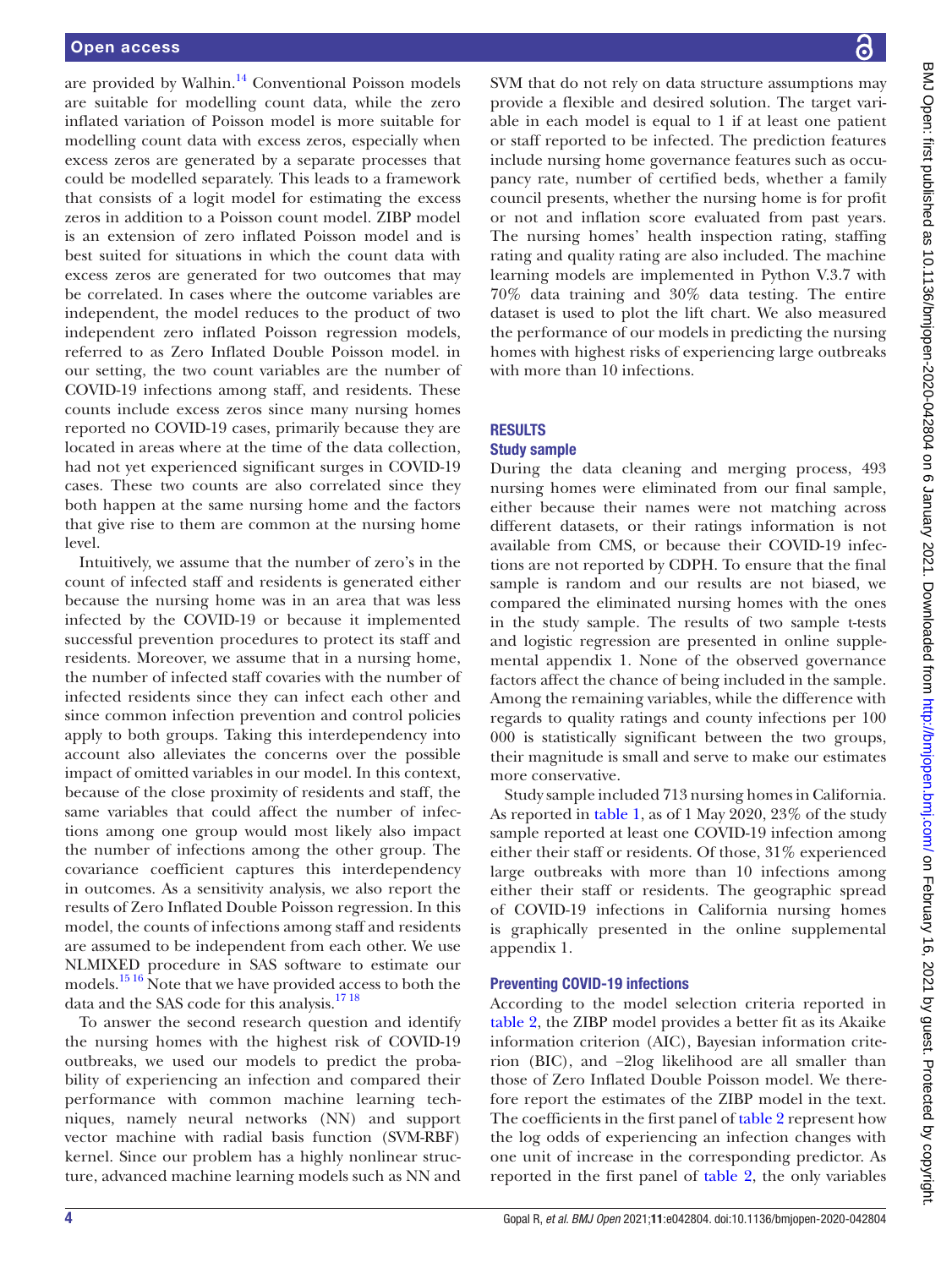<span id="page-4-0"></span>

| Table 2 Effects of study variables on the likelihood and the size of COVID-19 outbreaks |                 |                    |                |                                           |                    |         |  |  |  |
|-----------------------------------------------------------------------------------------|-----------------|--------------------|----------------|-------------------------------------------|--------------------|---------|--|--|--|
| <b>Zero Inflated Bivariate Poisson Model</b>                                            |                 |                    |                | <b>Zero Inflated Double Poisson Model</b> |                    |         |  |  |  |
| <b>Parameter</b>                                                                        | <b>Estimate</b> | 95% CI             | <b>P</b> Value | <b>Estimate</b>                           | 95% CI             | P Value |  |  |  |
| Nursing home (likelihood of nursing home getting at least one COVID-19 infection)       |                 |                    |                |                                           |                    |         |  |  |  |
| Intercept                                                                               | $-2.34$         | $-4.41$ to $-0.28$ | 0.03           | $-1.76$                                   | $-3.75$ to 0.24    | 0.08    |  |  |  |
| County infections per 100K                                                              | 0.01            | 0.01 to 0.02       | < 0.001        | 0.01                                      | $0.01$ to $0.02$   | < 0.001 |  |  |  |
| For profit                                                                              | $-0.36$         | $-0.94$ to 0.22    | 0.22           | $-0.27$                                   | $-0.85$ to 0.31    | 0.36    |  |  |  |
| Family council                                                                          | 0.19            | $-0.28$ to 0.64    | 0.44           | 0.21                                      | $-0.26$ to $0.67$  | 0.38    |  |  |  |
| Certified beds                                                                          | 0.01            | 0.01 to 0.02       | 0.01           | 0.01                                      | 0.01 to 0.02       | 0.01    |  |  |  |
| Occupancy rate                                                                          | $-0.2$          | $-1.99$ to 1.59    | 0.83           | $-0.98$                                   | $-2.69$ to 0.74    | 0.26    |  |  |  |
| Inspection rating                                                                       | $-0.02$         | $-0.19$ to 0.17    | 0.9            | $-0.02$                                   | $-0.19$ to 0.17    | 0.90    |  |  |  |
| <b>Quality rating</b>                                                                   | $-0.14$         | $-0.36$ to 0.1     | 0.26           | $-0.13$                                   | $-0.35$ to 0.1     | 0.27    |  |  |  |
| Staffing rating                                                                         | 0.01            | $-0.17$ to 0.18    | 0.97           | $-0.01$                                   | $-0.18$ to 0.17    | 0.96    |  |  |  |
| Inflation score                                                                         | 0.06            | $-0.18$ to $0.28$  | 0.67           | 0.06                                      | $-0.17$ to 0.29    | 0.61    |  |  |  |
| Infected staff (number of staff with confirmed COVID-19 infections)                     |                 |                    |                |                                           |                    |         |  |  |  |
| Intercept                                                                               | 0.21            | $-2.11$ to 2.52    | 0.87           | $-0.43$                                   | $-2.1$ to 1.25     | 0.63    |  |  |  |
| County infections per 100K                                                              | $-0.01$         | $-0.01$ to 0.01    | 0.23           | $-0.01$                                   | $-0.01$ to 0.01    | 0.11    |  |  |  |
| For profit                                                                              | $-0.21$         | $-0.78$ to $0.37$  | 0.49           | $-0.16$                                   | $-0.55$ to 0.24    | 0.44    |  |  |  |
| Family council                                                                          | $-0.04$         | $-0.54$ to 0.46    | 0.89           | 0.19                                      | $-0.12$ to 0.49    | 0.24    |  |  |  |
| <b>Certified beds</b>                                                                   | 0.01            | 0.01 to 0.01       | < 0.001        | 0.01                                      | 0.01 to 0.01       | 0.02    |  |  |  |
| Occupancy rate                                                                          | $-2.39$         | $-4.3$ to $-0.47$  | 0.02           | $-1.11$                                   | $-2.53$ to 0.32    | 0.13    |  |  |  |
| Inspection rating                                                                       | $-0.19$         | $-0.37$ to $-0.01$ | 0.05           | $-0.16$                                   | $-0.28$ to $-0.03$ | 0.02    |  |  |  |
| Quality rating                                                                          | 0.4             | 0.13 to 0.67       | 0.01           | 0.33                                      | 0.15 to 0.52       | < 0.001 |  |  |  |
| Staffing rating                                                                         | 0.11            | $-0.07$ to 0.28    | 0.23           | 0.25                                      | 0.12 to 0.37       | < 0.001 |  |  |  |
| Inflation score                                                                         | 0.41            | 0.31 to 0.51       | < 0.001        | 0.27                                      | 0.19 to 0.35       | < 0.001 |  |  |  |
| Infected residents (number of residents with confirmed COVID-19 infections)             |                 |                    |                |                                           |                    |         |  |  |  |
| Intercept                                                                               | 1.36            | 0.36 to 2.35       | 0.01           | 1.69                                      | 0.84 to 2.55       | < 0.001 |  |  |  |
| County infections per 100K                                                              | $-0.01$         | $-0.01$ to $-0.01$ | < 0.001        | $-0.01$                                   | $-0.01$ to $-0.01$ | < 0.001 |  |  |  |
| For profit                                                                              | 2.54            | 1.97 to 3.11       | $<$ 0.001      | 1.88                                      | 1.51 to 2.26       | < 0.001 |  |  |  |
| Family council                                                                          | 0.07            | $-0.09$ to 0.21    | 0.4            | 0.1                                       | $-0.04$ to 0.24    | 0.15    |  |  |  |
| Certified beds                                                                          | 0.01            | 0.01 to 0.01       | 0.04           | 0.01                                      | $-0.01$ to 0.01    | 0.13    |  |  |  |
| Occupancy rate                                                                          | $-0.24$         | $-1.01$ to 0.54    | 0.55           | $-0.15$                                   | $-0.88$ to 0.6     | 0.71    |  |  |  |
| Inspection rating                                                                       | $-0.2$          | $-0.27$ to $-0.14$ | < 0.001        | $-0.2$                                    | $-0.26$ to $-0.14$ | < 0.001 |  |  |  |
| <b>Quality rating</b>                                                                   | 0.13            | 0.05 to 0.21       | 0.01           | 0.15                                      | 0.08 to 0.23       | < 0.001 |  |  |  |
| Staffing rating                                                                         | $-0.26$         | $-0.31$ to $-0.2$  | < 0.001        | $-0.2$                                    | $-0.25$ to $-0.15$ | < 0.001 |  |  |  |
| Inflation score                                                                         | 0.13            | 0.08 to 0.18       | < 0.001        | 0.11                                      | 0.06 to 0.16       | < 0.001 |  |  |  |
| Covariance                                                                              | 0.69            | 0.54 to 0.87       | 0.01           |                                           |                    |         |  |  |  |
| <b>Fit statistics</b>                                                                   |                 |                    |                |                                           |                    |         |  |  |  |
| -2 log likelihood                                                                       | 4422.7          |                    |                | 4561.7                                    |                    |         |  |  |  |
| <b>AIC</b>                                                                              | 4484.7          |                    |                | 4621.7                                    |                    |         |  |  |  |
| <b>BIC</b>                                                                              | 4626.4          |                    |                | 4758.8                                    |                    |         |  |  |  |

Note: The coefficients in the first panel represent how the log odds of experiencing an infection changes with one unit of increase in the corresponding predictor. The coefficients in the second and third panels represent how the expected log count of the infections changes for each unit increase in the corresponding predictor.

AIC, akaike information criterion; BIC, bayesian information criterion.

with statistically significant impact on the chance of COVID-19 outbreaks at nursing homes are their size and the rate of infections per 100 000 residents at the county in which they are located. For both variables, a one-unit of increase is associated with a 1% increase in the odds of experiencing at least one COVID-19 infection.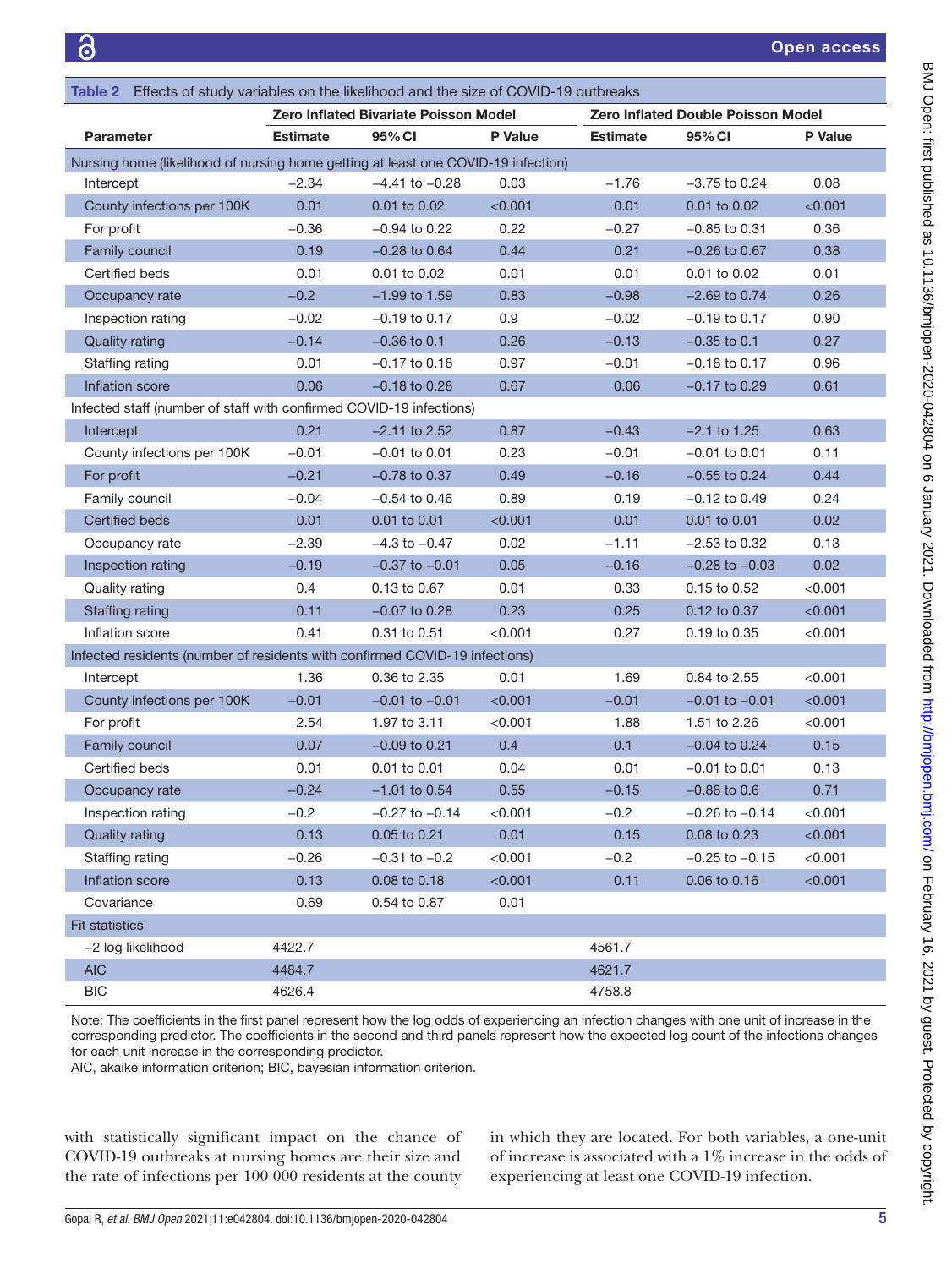

<span id="page-5-0"></span>Figure 1 Impact of improved rating system on infection density curves. Note: the blue (solid) curve represents the density of predicted number of infections under current rating system while the red (dashed) curve shows the density of counterfactual number of infections had there been no discrepancy between self-reported and CMS-reported ratings. The vertical blue and red lines show the average number of predicted infections with and without discrepancy in ratings.

### Controlling COVID-19 outbreaks

The coefficients in the second and third panels of [table](#page-4-0) 2 represent how the expected log count of the infections changes for each unit increase in the corresponding predictor.

As reported in the second and third panels of [table](#page-4-0) 2, the expected rate of infections among both staff and residents increases with the size of the nursing home. This indicates that the severity of COVID-19 epidemic in the surrounding area increases the chance of experiencing at least one infection at the nursing homes.

While the size of outbreaks among residents is about 12.7 times higher in for-profit nursing homes, the size of outbreak among staff in for-profit nursing homes is not statistically different from non-profit ones. This is in line with prior empirical research that has repeatedly shown that for-profit nursing homes are inferior in many aspects of care quality.<sup>19-22</sup>

Occupancy rate, which represents the ratio of the number of patients to the number of certified beds of a nursing home, is associated with a lower rate of infections among staff such that a 1% increase in occupancy rate decreases the expected count of infections among staff by 2.4%.

Among the three different ratings, the CMS-reported health inspection rating is associated with a sizeable

decrease in the number of infections among both staff and residents. One unit of increase in CMS-reported health inspection ratings is associated with a 17% and 18% decrease in the expected number of infections in staff and residents, respectively. A one-unit improvement in staffing rating is associated with a 23% decrease in the number of infections among residents. Note that better staff rating is highly dependent on higher ratio of staff to residents and the higher number of staff per resident would allow nursing homes to control infections more efficiency among their residents. While the observed associations between ratings on health inspections and staffing with the number of infected staff and residents were expected, the association between self-reported quality ratings and the number of infections is the opposite of our expectations. One unit of increase in self-reported quality ratings is associated with, respectively, 49% and 14% increase in infections among staff and residents. This finding is aligned with the emerging stream of research that shows nursing homes embellish their self-reported quality ratings and therefore these ratings may not always indicate better quality of care for residents[.12 23–26](#page-8-6) Our final variable, inflation score, quantifies the discrepancy between the self- and CMS-reported ratings. The higher the discrepancy, the more likely it is that the nursing home is overstating their quality measures. With a oneunit increase in such discrepancy, the expected number of infections among staff and residents increases by 51% and 14%, respectively.

# Improving the quality reporting system

CMS could solve these discrepancies and improve the reporting process by implementing better inspection and auditing strategies. $27$  [Figure](#page-5-0) 1 shows how the number of infections among staff and residents could be compressed had the self-reported quality measures by nursing homes were truly reflecting their quality of care.

Given the importance of ratings for nursing homes,<sup>[28](#page-8-13)</sup> with a reliable rating system with no discrepancy between self-reported and CMS-reported measures, nursing homes would strive to elevate their ratings through actual improvements in their quality of care. As shown in the upper panel of [figure](#page-5-0) 1, compared with the current system, lower number of predicted infections among staff would have been more frequent under an improved rating system such that predicted average number of infections among staff would have decreased from 1.85 to 1.52, which is equal to 17.6% fewer total infections across the staff of all nursing homes. As shown in the lower panel of [figure](#page-5-0) 1, the same effect is observed for nursing home residents. Had self-reported quality ratings were truly reflecting the quality of care, the expected number of infections among residents of nursing homes would have reduced from 8.67 to 8.15 which is equal to 5.8% fewer total infections across the residents of all nursing homes.

Finally, the sizeable covariance estimate  $(0.68; 95\% \text{ CI})$ 0.54 to 0.87; p=0.1) indicates that the number of infected staff is not independent from the number of infected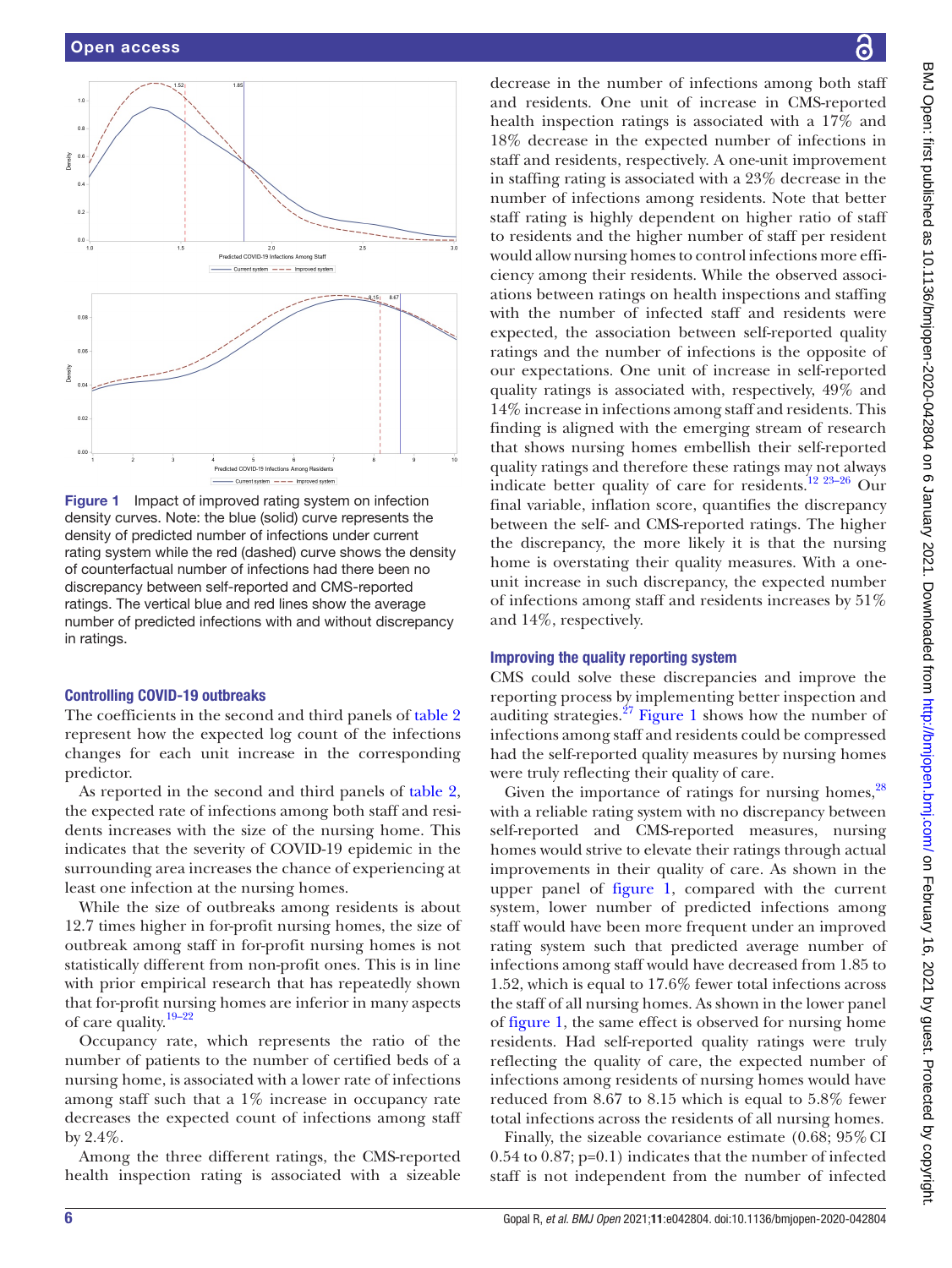

<span id="page-6-0"></span>Figure 2 Comparison of performance of ZIBP, NN and SVM-RBF models in predicting at least one infection. Note: the first 50 nursing homes are zoomed in at the top right corner of the figure. The lift of ZIBP model is presented in green, while the lifts of NN and SVM-RBF are presented with purple and red lines, respectively. NN, neural network; SVM-RBF, support vector machine with radial basis function; ZIBP, Zero Inflated Bivariate Poisson.

residents. This observation empirically confirms our expectation of dependency between the count of infections in staff and residents such that nursing homes with high number of infected staff also have high number of infected residents. This finding was expected as residents and staff are in close contact with each other and once infections occur among the members of one group, it would be very difficult to prevent them in the other group. More importantly, common infection control procedures implemented by nursing homes would apply to both groups and prevent infections among both groups. Note that as discussed earlier, according to all the model selection criteria, the ZIBP performs better than its competitors. This is not surprising since it has the advantage of modelling and adjusting for the correlation between the count of infections among staff and residents. In the [online supplemental appendix 1,](https://dx.doi.org/10.1136/bmjopen-2020-042804) we provide further empirical details on the correlation between the number of infections among residents and staff.



<span id="page-6-1"></span>Figure 3 Performance of ZIBP model for predicting large outbreaks (more than 10 infections) among staff and residents. Note: the lifts of the ZIBP model for identifying large outbreaks among residents and staff are presented, respectively, by the green and purple lines. ZIBP, Zero Inflated Bivariate Poisson.

# Identifying nursing homes with highest chance of COVID-19 infections and outbreaks

[Figure](#page-6-0) 2 compares the lift of the ZIBP model with those of NN and SVM-RBF. We use lift as a measure for the ability of the model at predicting or classifying cases with respect to random selection. Lift shows how much better our model works compared with a random selection model. The first 50 nursing homes are zoomed in at the top right corner of the figure. The ZIBP model's performance is comparable with the common NN and SVM-RBF methods. For the first 50 nursing homes, the rate of true positives of ZIBP model is between 2.45 and 2.73 times higher than that of a random selection model. The area under the curve for ZIBP, NN and SVM-RBF models is respectively 0.68, 0.73 and 0.62.

[Figure](#page-6-1) 3 presents the lifts of the ZIBP model in identifying the nursing homes with large COVID-19 outbreaks among those that have confirmed at least 10 infections. For the first 50 nursing homes, ZIBP correctly identifies nursing homes with large outbreaks among staff between 1.3 and 3.9 times better than a random selection model. The model's performance for predicting large outbreaks among residents for the first 50 nursing homes is 1.5–2.1 times better than a random selection model.

# **DISCUSSION**

Staff and residents of nursing homes constitute the largest demographic of COVID-19 fatalities in the USA. However, nursing homes have not been uniformly impacted by the epidemic; some have not experienced even a single infection while some others have been devastated by COVID-19 fatalities. To prepare for the possible next waves of the epidemic, it is critical to uncover the underlying reason of such variation and to explore the nursing homes' features that are associated with higher chance and size of outbreaks.

The aim of this research was to understand how publicly available data on nursing homes can explain the significant variation in the chance and size of COVID-19 infections at nursing homes, and to also develop predictive models that can identify the nursing homes with the highest chance and size of outbreaks.

Our results indicate that COVID-19 outbreaks are more likely to happen at larger nursing homes and those with higher rate of COVID-19 infections in the surrounding area. These factors have been shown to be associated with higher probability of experiencing infections by other researchers as well.<sup>[29](#page-8-14)</sup>

Those with better staffing and health inspection ratings are more successful in controlling the outbreaks. The association between staffing levels and likelihood of having COVID-19 infections among both staff and residents has been reported by other researchers as well. $30$ Interestingly, higher self-reported quality ratings are associated with larger size of outbreaks. This counterintuitive result could further evidence that nursing homes exaggerate their self-reported quality measures. Higher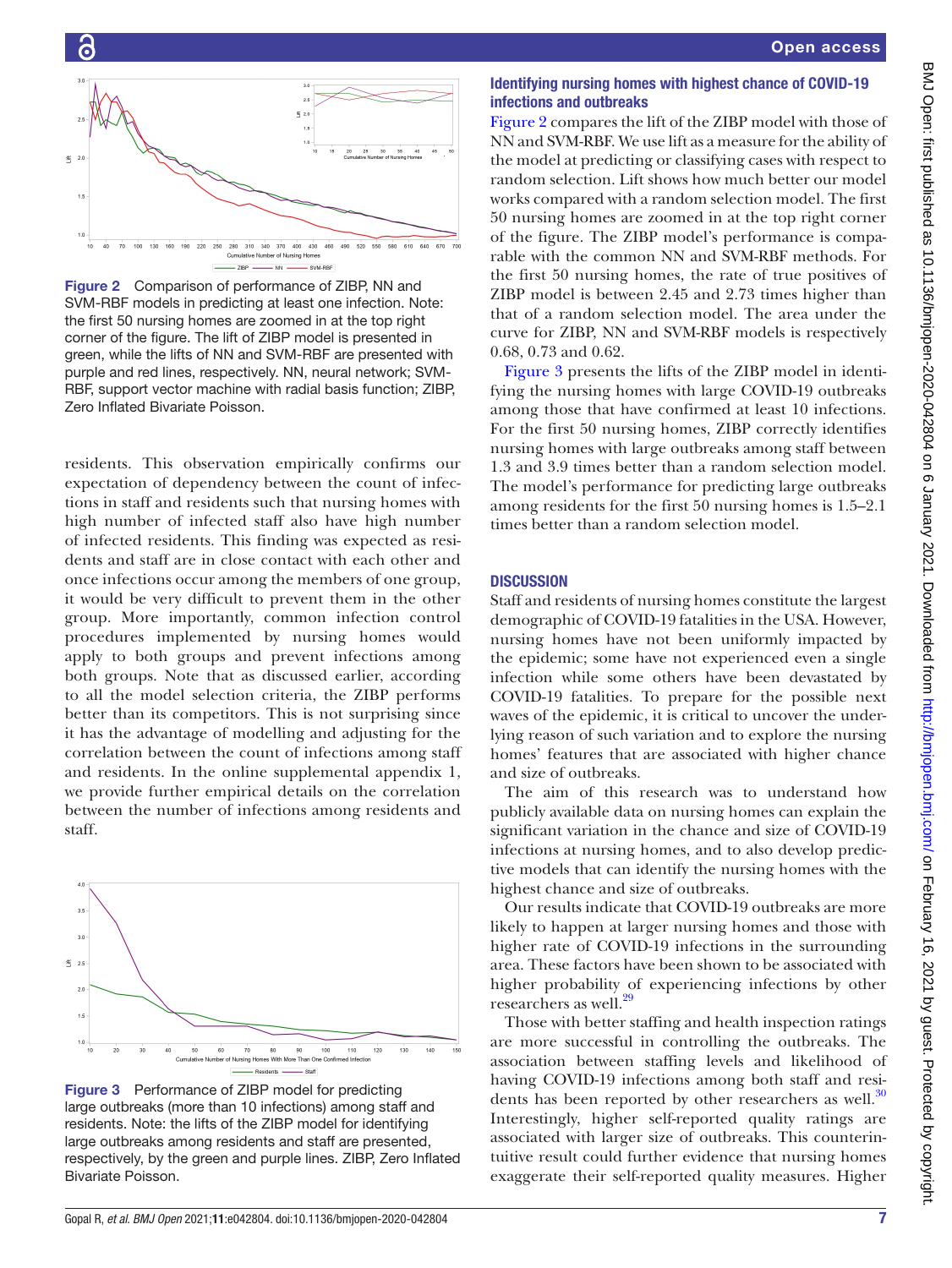discrepancy between self-reported measures and CMSreported health inspections was associated with larger COVID-19 outbreaks.

The size of the outbreaks among residents is significantly higher in for-profit nursing homes which have been previously shown to also be of poorer quality in various aspects of care.<sup>19-22</sup>

There is a complex relationship between the main variables in our models. For-profit Nursing Homes generally have lower nurse staffing, more deficiencies, larger in size and have a greater likelihood of inflating their ratings.<sup>3132</sup> It is therefore not surprising that they were found to be more likely to have larger numbers of COVID-19 infected residents and staff.

The model developed in this research can correctly identify the nursing homes that are more likely to experience an infection or are at the highest risk of an outbreak.

The insights of this research help policy makers to identify the nursing homes with the highest probability and size of COVID-19 outbreaks. This will allow them to prioritise such nursing homes in their efforts to control the epidemic. Such efforts could entail devoting more resources towards nursing homes with significantly higher risk or when feasible, temporarily transferring patients to different nursing homes to control the spread of the virus.

Our results show that our ZIBP model outperforms SVM and that the predictive ability of the NN is only modestly better than ZIBP model. That is, the application and comparison of these machine learning models with the results of the ZIBP model confirms that not only the ZIBP model can explain the relationship between various independent variables and COVID-19 infections at nursing homes, but it also offers competitive predictive performance.

An important takeaway from this research is the importance of data collection and transparency. Our research was made possible because of the availability of key information on COVID-19 infections in nursing homes in the USA and publicly available data such as ownership, size, staffing and key performance measures. Access to such data is invaluable in both understanding and taking preventive action to curb the COVID-19 infections in nursing homes. As such we hope that other industrialised nations take necessary steps to collect and disseminate such information to protect and safeguard the vulnerable residents in long-term care facilities.

This work leaves several areas for future research. First, given the variation in testing at different nursing homes, the number of confirmed infections may be undercounting the actual number of infections and therefore a more reliable measure would be the number of fatalities associated with COVID-19. Second, should temporal data become available, researchers can study growth curves of infections or deaths among staff and residents and examine their interlinked effects on each other. Third, should national data become available, we can test our contentions using a much larger sample at the national level. This would increase the external

validity and generalisability of our findings. Finally, when data from other states and other time become available, we can include a spatial random effect in the model to account for spatial dependencies between the infections at different nursing homes.

One of the limitations of the study is that its data on nursing homes' features are collected in 2017 which is over 2years prior to the outbreak. Although more recent data were available on the time of the study, the variable 'inflation score' had to be adopted from the 2017 data. We should also note that 86% of California nursing homes are for-profit and these nursing homes were probably more likely to under-report their infection rates and deaths than other nursing homes for fear of losing resi-dents and revenue.<sup>[33](#page-8-17)</sup>

#### Twitter Ram Gopal [@ramdgopal](https://twitter.com/ramdgopal)

Contributors RG and NY designed the study. RG, XH and NY had full access to all the data in the study and take responsibility for the integrity of the data and the accuracy of the data analyses. RG, XH and NY analysed the data. RG and NY interpreted the data. NY drafted the manuscript. NY and RG critically revised the manuscript.

Funding The authors have not declared a specific grant for this research from any funding agency in the public, commercial or not-for-profit sectors.

Map disclaimer The depiction of boundaries on this map does not imply the expression of any opinion whatsoever on the part of BMJ (or any member of its group) concerning the legal status of any country, territory, jurisdiction or area or of its authorities. This map is provided without any warranty of any kind, either express or implied.

Competing interests None declared.

Patient consent for publication Not required.

Data availability statement All data and software code used in this research are made publicly available by the authors and their sources have been cited in the manuscript.

Supplemental material This content has been supplied by the author(s). It has not been vetted by BMJ Publishing Group Limited (BMJ) and may not have been peer-reviewed. Any opinions or recommendations discussed are solely those of the author(s) and are not endorsed by BMJ. BMJ disclaims all liability and responsibility arising from any reliance placed on the content. Where the content includes any translated material, BMJ does not warrant the accuracy and reliability of the translations (including but not limited to local regulations, clinical guidelines, terminology, drug names and drug dosages), and is not responsible for any error and/or omissions arising from translation and adaptation or otherwise.

Open access This is an open access article distributed in accordance with the Creative Commons Attribution Non Commercial (CC BY-NC 4.0) license, which permits others to distribute, remix, adapt, build upon this work non-commercially, and license their derivative works on different terms, provided the original work is properly cited, appropriate credit is given, any changes made indicated, and the use is non-commercial. See: [http://creativecommons.org/licenses/by-nc/4.0/.](http://creativecommons.org/licenses/by-nc/4.0/)

#### ORCID iDs

Ram Gopal <http://orcid.org/0000-0003-4241-9355> Niam Yaraghi <http://orcid.org/0000-0003-3497-0251>

#### **REFERENCES**

- <span id="page-7-0"></span>1 McMichael TM, Currie DW, Clark S, *et al*. Epidemiology of Covid-19 in a long-term care facility in King County, Washington. *[N Engl J Med](http://dx.doi.org/10.1056/NEJMoa2005412)* 2020;382:2005–11.
- 2 Arentz M, Yim E, Klaff L, *et al*. Characteristics and outcomes of 21 critically ill patients with COVID-19 in Washington state. *[JAMA](http://dx.doi.org/10.1001/jama.2020.4326)* 2020;323:1612–4.
- <span id="page-7-1"></span>3 Comas-Herrera A, Zalakain J, Lemmon E, *et al*. Mortality associated with COVID-19 in care homes: international evidence. *LTCcovid. org, International Long-Term Care Policy Network, CPEC-LSE* 2020